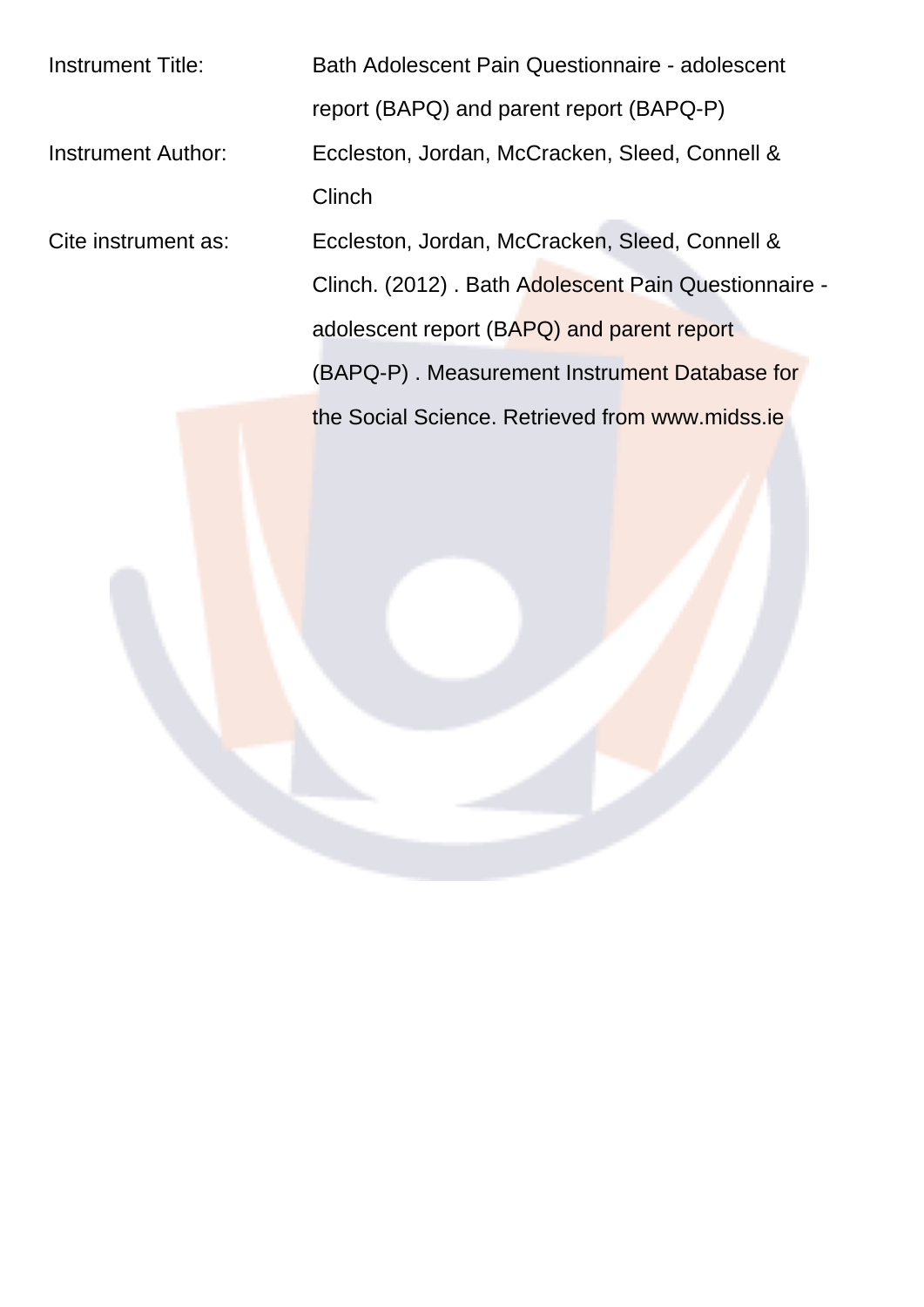

## Bath Centre for Pain Research

## Bath Adolescent Pain Questionnaire for Parents

# (BAPQ-P)

This questionnaire asks you about different ways in which pain affects your child's life. There are no right or wrong answers, but please try to be as accurate as you can. Please read each question carefully. Do not spend too much time on any one question. It is very important that you answer all the questions.

"Enabling people to reduce the impact of pain on their lives and influencing society's attitude to pain."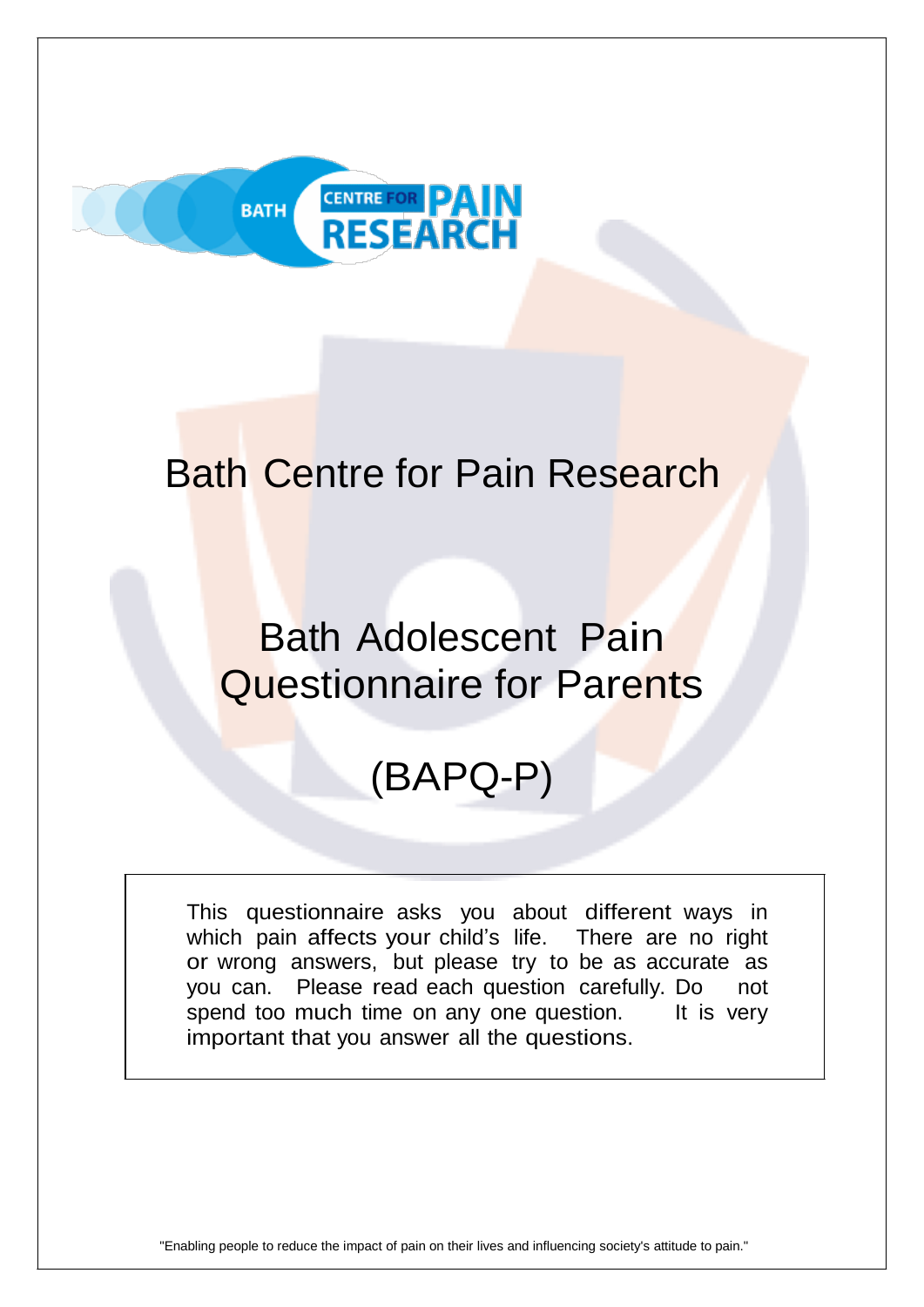There are many possible ways that pain can affect the lives of young people. Below are some statements that may or may not apply to your child. Please read each statement and put a cross in the box (x) under the word that describes how often your child has experienced each of these things in the LAST TWO WEEKS. Please make sure that you answer all questions.

In this section, tell us about your child's social life and relationships your child has with people.

|                |                                                                   | never | hardly<br>ever | sometimes | often | always |
|----------------|-------------------------------------------------------------------|-------|----------------|-----------|-------|--------|
| 1.             | My child goes out and meets friends                               |       |                |           |       |        |
| 2.             | My child spends time talking to people                            |       |                |           |       |        |
| 3.             | My child enjoys social activities                                 |       |                |           |       |        |
| 4.             | My child feels distant from his/her friends                       |       |                |           |       |        |
| 5.             | My child has difficulty spending time with groups of<br>people    |       |                |           |       |        |
| 6.             | My child stays in touch with his/her friends                      |       |                |           |       |        |
| 7 <sub>1</sub> | My child feels like his/her friends don't want to see<br>him/her  |       |                |           |       |        |
| 8.             | My child goes to movies, concerts or clubs                        |       |                |           |       |        |
| 9.             | My child misses out on chances to spend time with<br>other people |       |                |           |       |        |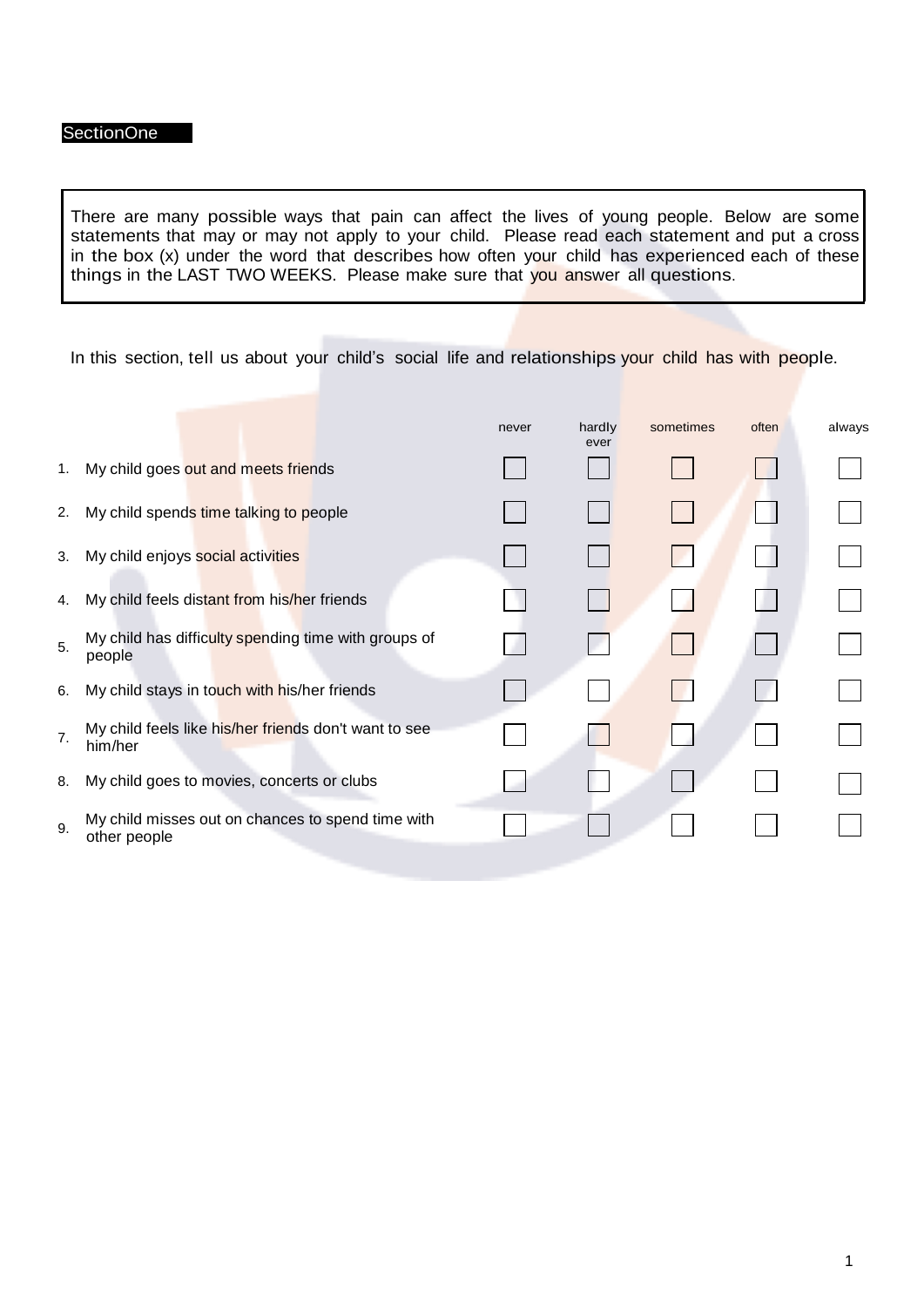#### Section Two

Please tell us about activities that your child takes part in and difficulties your child may have.

|    |                                                                                        | never | hardly<br>ever | sometimes | often | always |
|----|----------------------------------------------------------------------------------------|-------|----------------|-----------|-------|--------|
| 1. | My child needs help with dressing or bathing                                           |       |                |           |       |        |
| 2. | My child can walk up a normal flight of stairs                                         |       |                |           |       |        |
| 3. | My child lies down and rests during the day                                            |       |                |           |       |        |
| 4. | My child walks only with crutches, a stick, or help from<br>another person             |       |                |           |       |        |
| 5. | My child gets out of the house by himself/herself                                      |       |                |           |       |        |
| 6. | My child needs help with certain movements<br>(like getting out of the car or bathtub) |       |                |           |       |        |
| 7. | My child walks normally                                                                |       |                |           |       |        |
| 8. | My child does physical, recreational or fun activities                                 |       |                |           |       |        |
| 9. | My child lifts heavy objects                                                           |       |                |           |       |        |
|    |                                                                                        |       |                |           |       |        |

#### **SectionThree**

In this section, we are interested in knowing about your child's feelings and other experiences your child may be having.

|    |                                                         | never | hardly<br>ever | sometimes | often | always |
|----|---------------------------------------------------------|-------|----------------|-----------|-------|--------|
| 1. | My child feels sad                                      |       |                |           |       |        |
| 2. | My child feels hopeless about the future                |       |                |           |       |        |
| 3. | My child finds it hard to concentrate                   |       |                |           |       |        |
| 4. | My child feels discouraged                              |       |                |           |       |        |
| 5. | My child thinks about himself/herself in a negative way |       |                |           |       |        |
| 6. | My child feels that everything he/she does is an effort |       |                |           |       |        |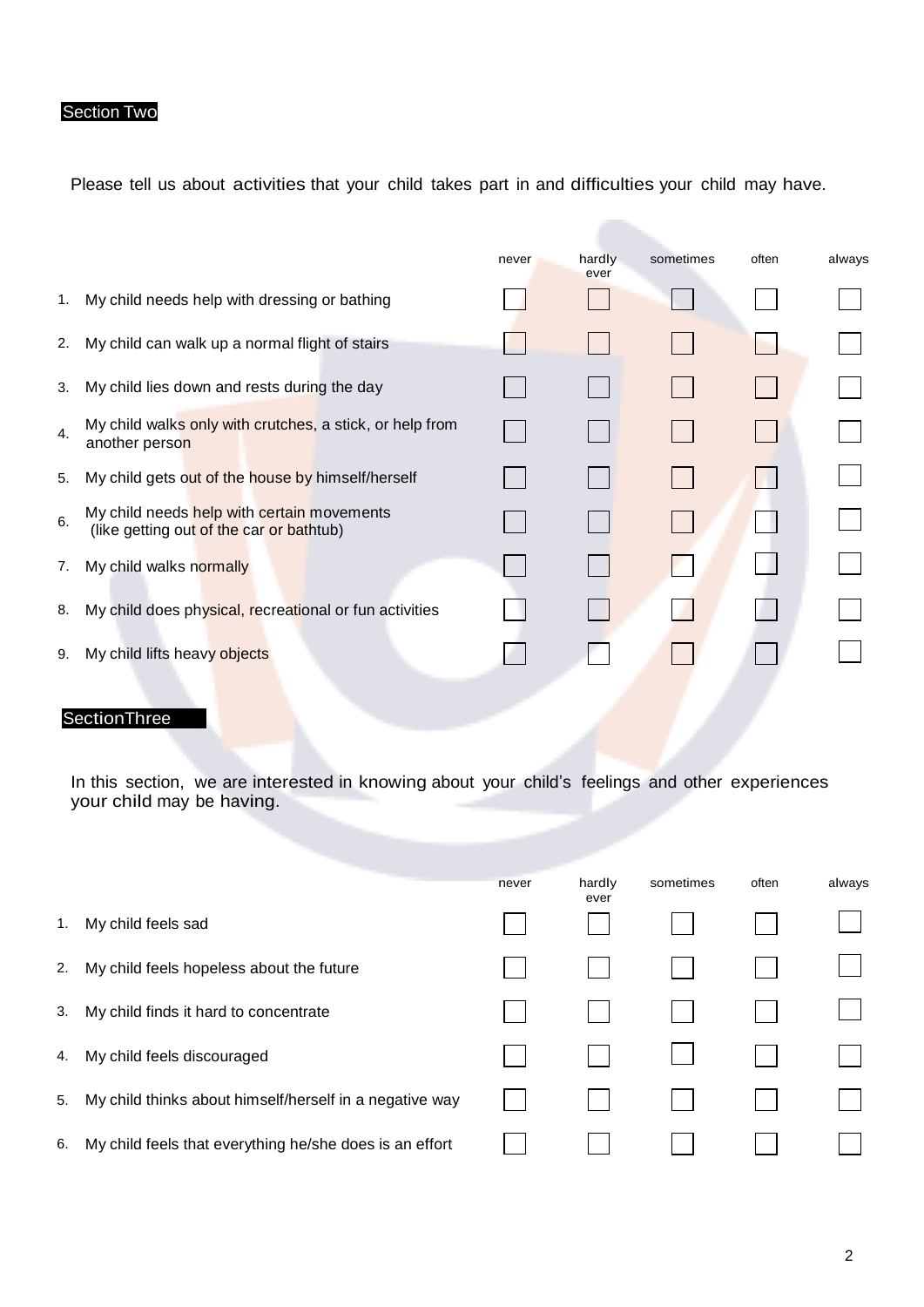#### **SectionFour**

Please tell us about any general worries or feelings that your child may have.

|    |                                   | never | hardly<br>ever | sometimes | often | always |
|----|-----------------------------------|-------|----------------|-----------|-------|--------|
| 1. | My child worries about the future |       |                |           |       |        |
| 2. | My child feels nervous            |       |                |           |       |        |
| 3. | My child has feelings of panic    |       |                |           |       |        |
| 4. | My child feels at ease            |       | $\mathbb{R}^n$ |           |       |        |
| 5. | My child feels shaky              |       |                |           |       |        |
| 6. | My child feels physically tense   |       |                |           |       |        |
| 7. | My child is afraid                |       |                |           |       |        |
|    |                                   |       |                |           |       |        |

#### **SectionFive**

Please tell us about any specific worries or concerns your child has about his/her pain

|    |                                                                              | never | hardly<br>ever | sometimes | often | always |
|----|------------------------------------------------------------------------------|-------|----------------|-----------|-------|--------|
| 1. | My child worries about his/her pain problem                                  |       |                |           |       |        |
| 2. | My child avoids activities that cause pain                                   |       |                |           |       |        |
| 3. | When my child thinks about his/her pain, it makes<br>him/her upset           |       |                |           |       |        |
| 4. | Pain scares my child                                                         |       |                |           |       |        |
| 5. | My child worries that he/she will do something to make<br>his/her pain worse |       |                |           |       |        |
| 6. | When my child has pain, he/she thinks something<br>harmful is happening      |       |                |           |       |        |
| 7. | My child is afraid to move due to pain                                       |       |                |           |       |        |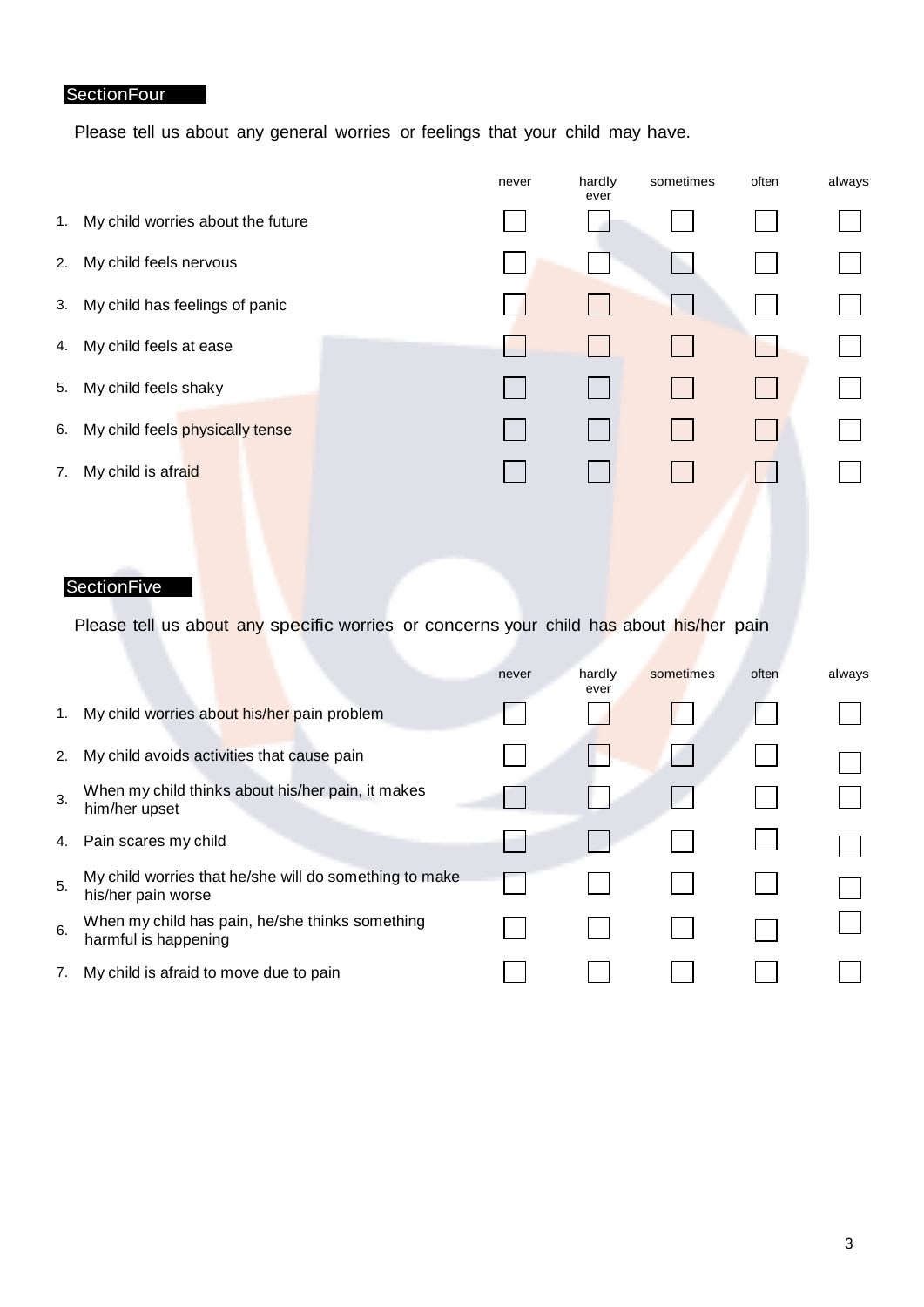## **SectionSix**

In this section, we would like you to tell us about your child's family life.

|     |                                                                           | never | hardly<br>ever | sometimes | often | always |
|-----|---------------------------------------------------------------------------|-------|----------------|-----------|-------|--------|
| 1.  | My child feels that family life is stressful                              |       |                |           |       |        |
| 2.  | My child thinks that we do fun activity as a family                       |       |                |           |       |        |
| 3.  | My child feels that there are fights between members<br>of my family      |       |                |           |       |        |
| 4.  | My child thinks I am worried                                              |       |                |           |       |        |
| 5.  | My child feels close to other family members                              |       |                |           |       |        |
| 6.  | My child feels that our family is happy                                   |       |                |           |       |        |
| 7.  | My child is unhappy about his/her family life                             |       |                |           |       |        |
| 8.  | My child thinks that our family routines are disrupted                    |       |                |           |       |        |
| 9.  | My child feels that our family is functioning very well                   |       |                |           |       |        |
| 10. | My child thinks that family activities get interrupted by<br>his/her pain |       |                |           |       |        |
| 11. | My child thinks that there is conflict in our home                        |       |                |           |       |        |
| 12. | My child feels that we have to change or cancel plans                     |       |                |           |       |        |
|     |                                                                           |       |                |           |       |        |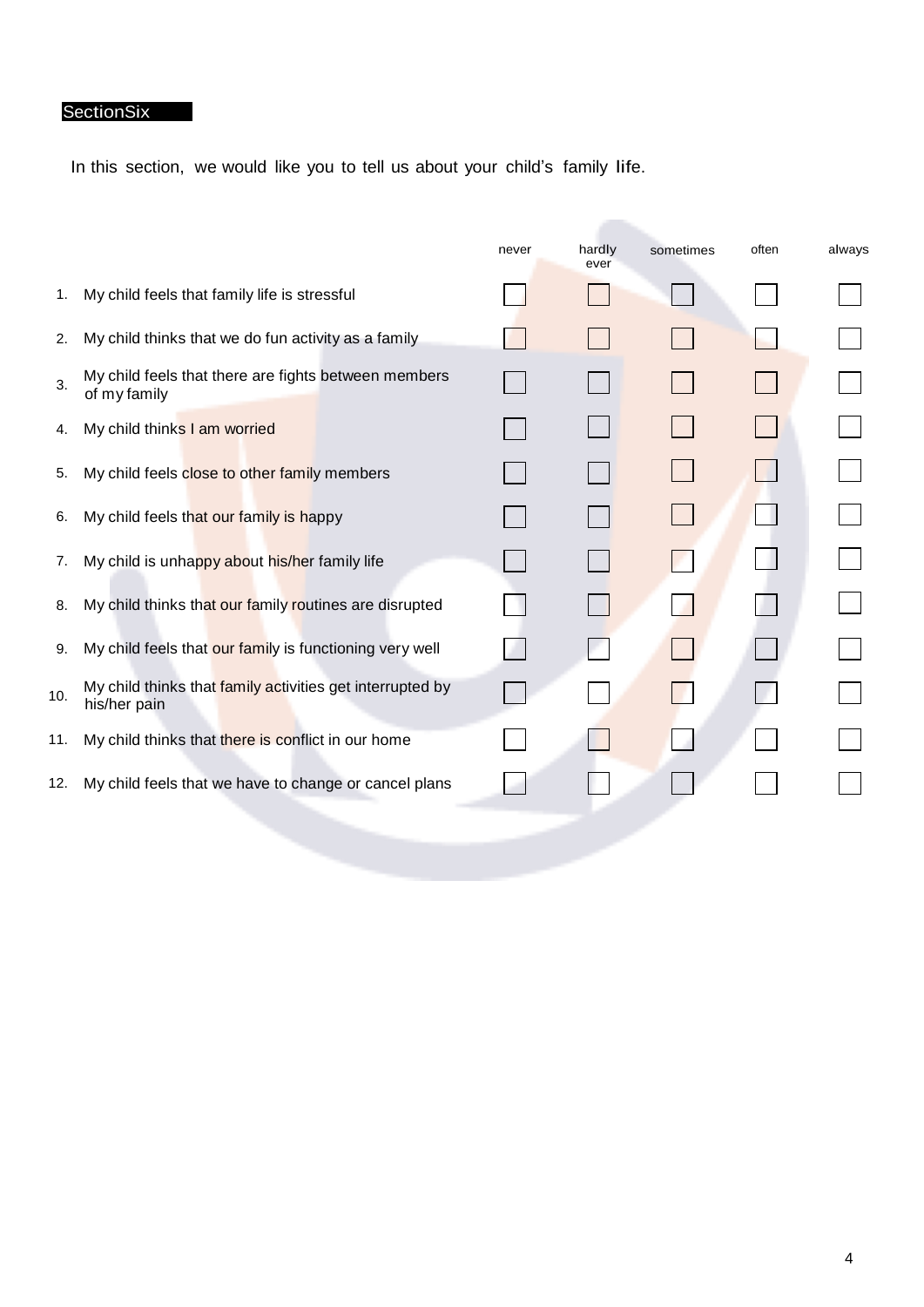#### **SectionSeven**

In this section we are interested in knowing how your child sees himself/herself and the things your child does compared with other people the same age as your child. Please read each statement carefully and THINK OF EACH ONE IN RELATION TO OTHER PEOPLE YOUR CHILD'S AGE.

It is important you answer every question, even if it doesn't seem to apply to somebody of your child's age. Remember, 11 and 18 year olds do things very differently, so it is important that you compare your child with others of the same age.

For example, if your child has completed school and your child's progress whilst they were at school was about the same as most people their age, you would tick "same" for Question 1, but if you felt your child's progress was very behind others of the same age, you would tick "very behind".

|     |                                                                            | very<br>behind | a little<br>behind | same | a little<br>ahead | very<br>ahead |
|-----|----------------------------------------------------------------------------|----------------|--------------------|------|-------------------|---------------|
| 1.  | My child's progress in school                                              |                |                    |      |                   |               |
| 2.  | My child's overall confidence around other people                          |                |                    |      |                   |               |
| 3.  | My child's plans for the future                                            |                |                    |      |                   |               |
| 4.  | How often my child does things without parents around                      |                |                    |      |                   |               |
| 5.  | My child's overall independence                                            |                |                    |      |                   |               |
| 6.  | How often my child chooses his/her own clothes and<br>other personal items |                |                    |      |                   |               |
| 7.  | My child's ability to go on dates with boyfriends /<br>girlfriends         |                |                    |      |                   |               |
| 8.  | The development of my child's own sense of identity                        |                |                    |      |                   |               |
| 9.  | My child's ability to handle his/her own feelings                          |                |                    |      |                   |               |
| 10. | My child's ability to fit in with friends                                  |                |                    |      |                   |               |
|     | 11. How my child deals with problems                                       |                |                    |      |                   |               |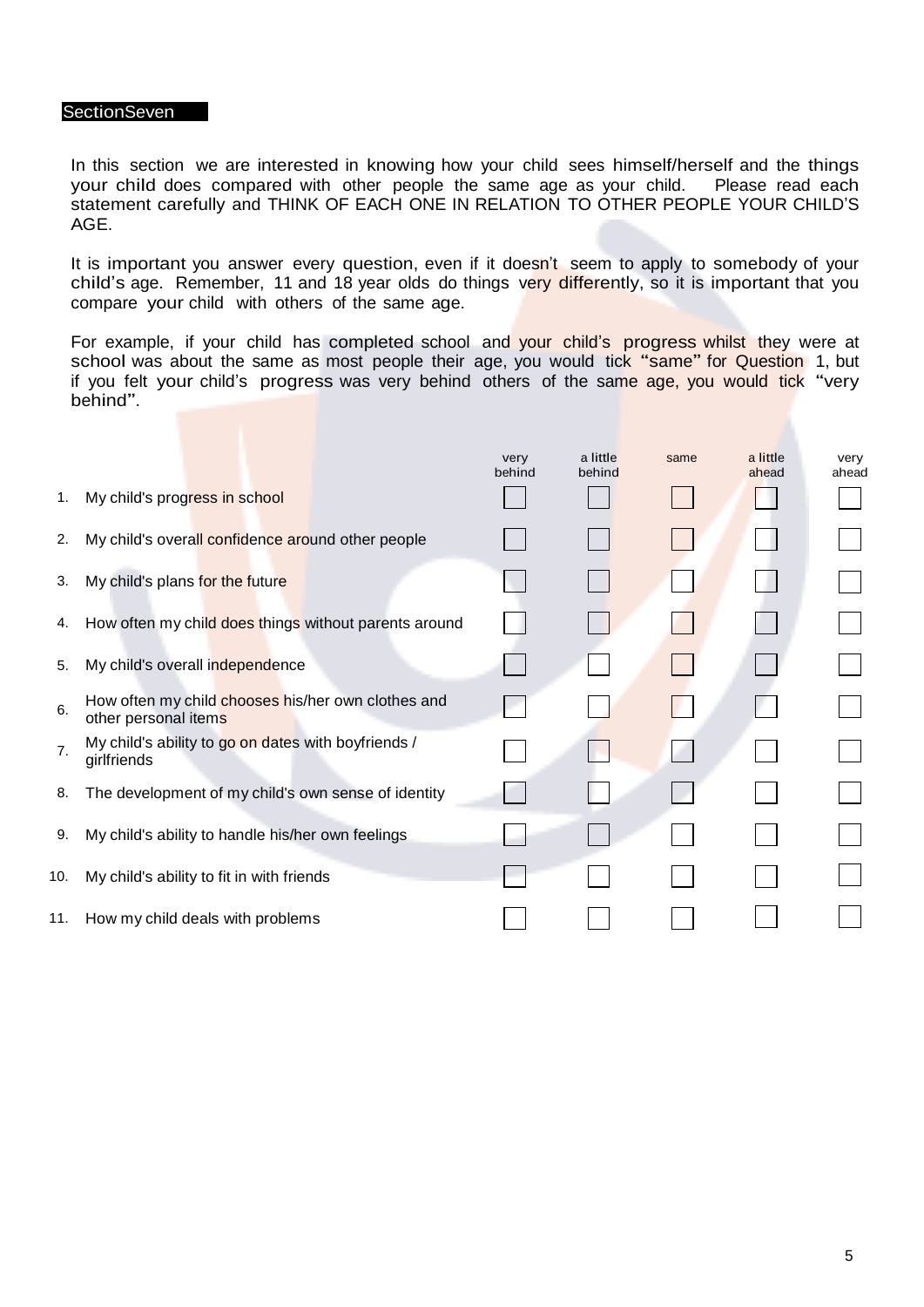### SectionEight

In the space below please tell us about anything else you feel is important for us to know about how pain impacts on your child's life.